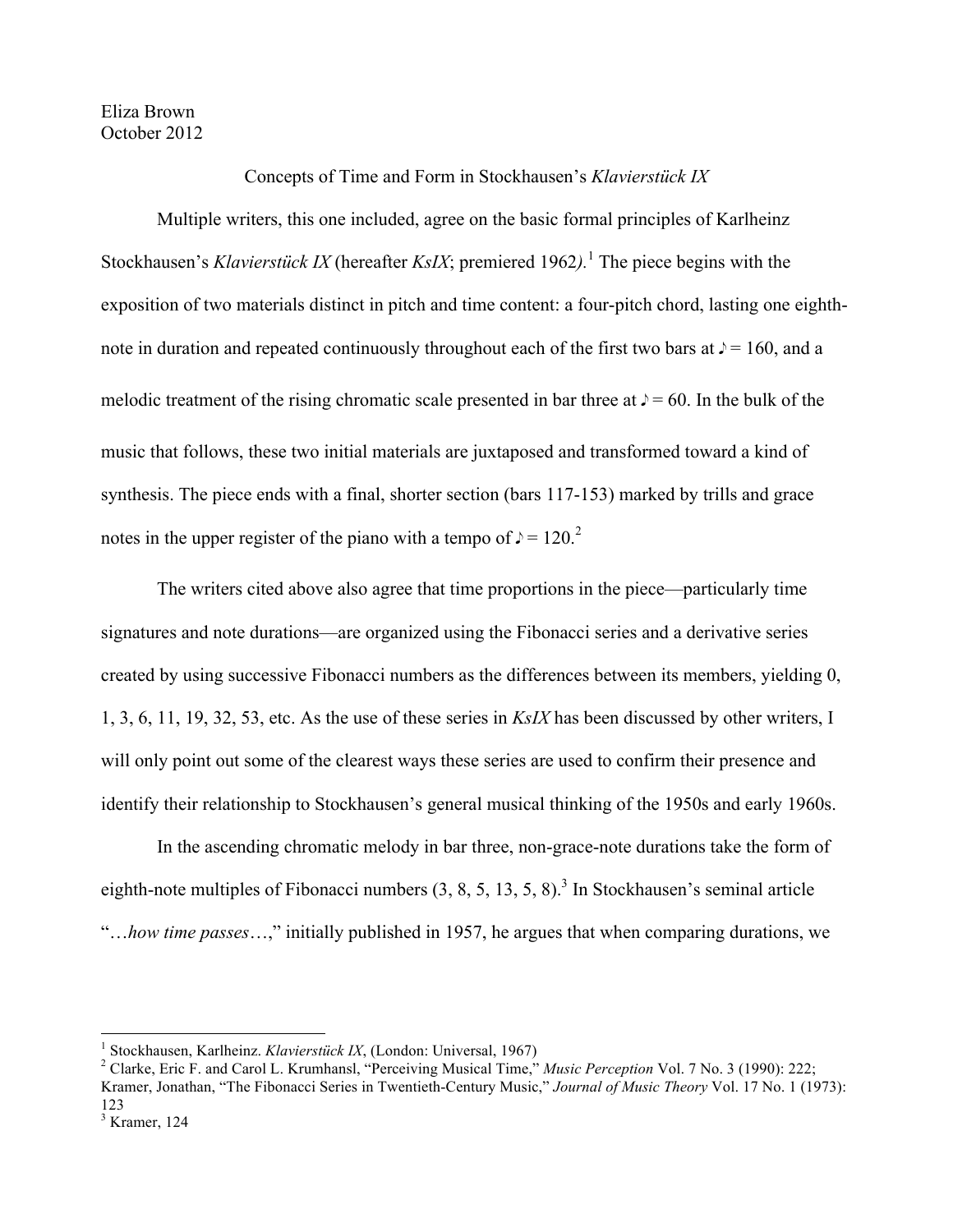hear proportions rather than differences.<sup>4</sup> Given this statement about perception, it makes sense that he would choose a number series that provides a limited yet rich set of proportions to structure durations in *KsIX*. A similar use of the series occurs in bars 17-34, where Fibonacci numbers govern the durations between new sound events in the form of time signatures—the numerator of each time signature is a Fibonacci number, and new events occur exclusively on downbeats. In *…how time passes…* Stockhausen defines the metric unit as the "fundamental phase," or a time-container of a given duration to be related proportionally to other meters and filled with notes of proportionally related values.<sup>5</sup> He applies elements of this theory in  $KsIX$ , where time signatures rarely repeat periodically, but are nearly always proportionally related to adjacent bars via Fibonacci or Fibonacci-derived numbers. Finally, the Fibonacci-derived series described above can be found in the final section, which is divided into subsections containing 53, 19, 6, 1, 3, 11, 32, and 87 eighth notes respectively.<sup>6</sup>

Given the above, it might be tempting to try to explain all parameters of *KsIX* via Fibonacci numbers. However, I do not think this method would explain how one perceives the manipulation of time on the surface of the work, nor do I think Stockhausen's decision-making methods are confined to number series alone, despite his obsession with unity. Which leads to a question: what is the nature of Stockhausen's serialism, and what analytical method can best approach it?

Jonathan Harvey addresses these issues in his analysis of other *Klavierstücke.* He argues that one should not attempt to track a series through a Stockhausen work, as the composer cares more about mediating between the extremes of a spectrum than cycling through an ordered set:

What matters is that we are aware of a scale between two extremes being used in an artistically varied way…Stockhausen is as interested in using a mode, or repertoire, of graded possibilities…as he is in making clear a repeated ordering of that repertoire.<sup>7</sup>

 $\frac{4 \text{ Stochastic Weyl}^4}{4 \text{ Stochastic Weyl}^4}$ <sup>4</sup> Stockhausen, Karlheinz, "…How Time Passes…," Trans. Cornelius Cardew. *Die Reihe* 3 (1959): 11<br><sup>5</sup> Stockhausen. "Hour Time Passes." 16

<sup>&</sup>lt;sup>5</sup> Stockhausen, "How Time Passes," 16

<sup>6</sup> Kramer, 124

<sup>7</sup> Harvey, Jonathan, *The Music of Stockhausen* (London: Faber & Faber, 1975), 41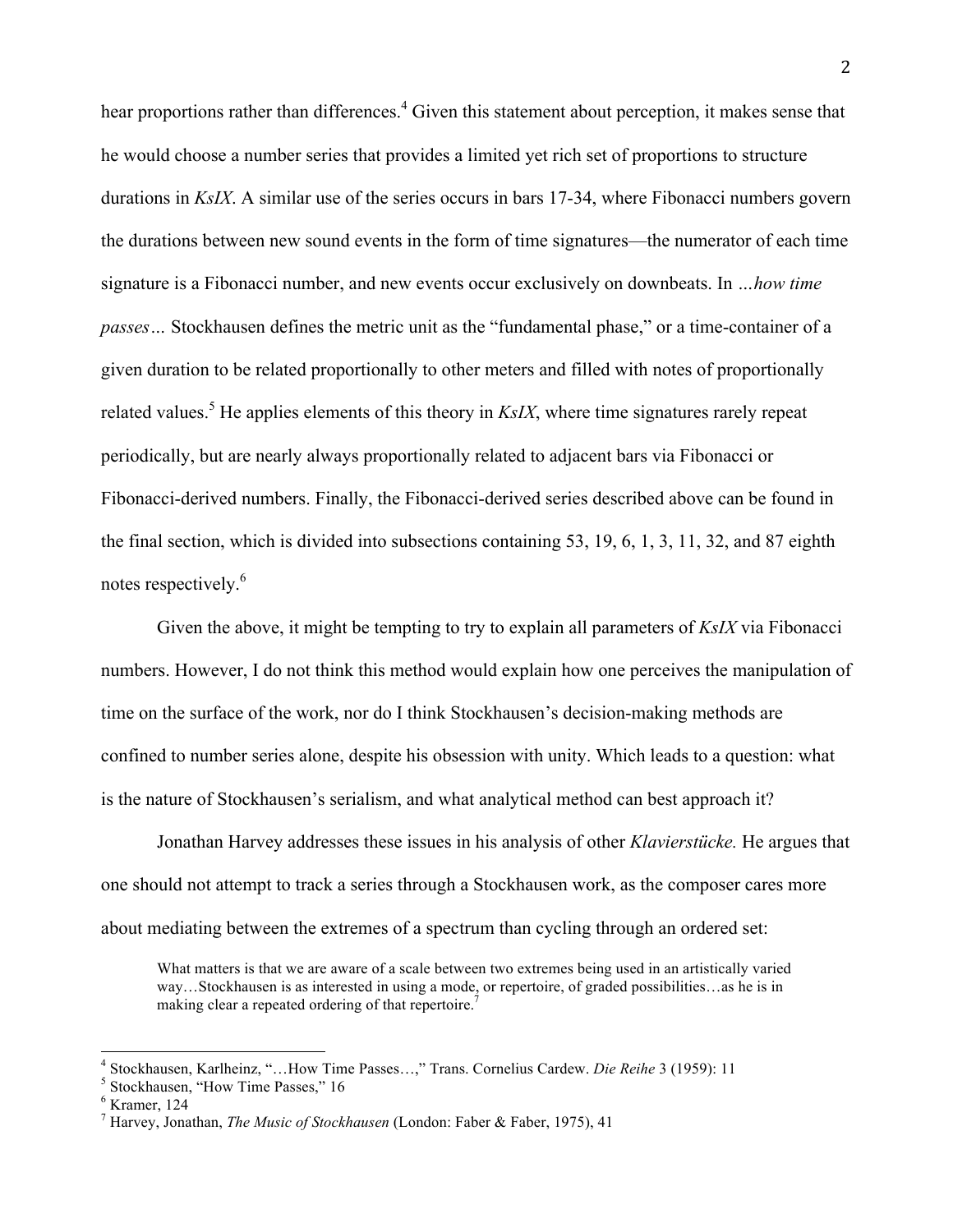Alcedo Coenen seems to concur but takes the point further, stating that for Stockhausen, serialism is a "method of thinking" which can be summarized as follows:

- 1) Take or create a dualism as a starting point
- 2) Create a scale between the two extremes of the dualism
- 3) Consider the created scale as a starting point for a new dualism<sup>8</sup>

A few observations on this formula: first, it defines Stockhausen's serialism as an essentially dialectic enterprise. Second, applied broadly, it can adequately describe the entire form of *KsIX*. The majority of the piece is concerned with integrating, or creating a scale of levels of integration between, the dualistic materials presented in the first three bars, while the final section provide contrast to the preceding process (at least superficially), creating a new dualism.

The process of integrating the two initial materials of *KsIX* is complex and proceeds differently within the many parameters at play in the piece (these include traditional serial parameters like dynamics and pitch, but also other, piece-specific meta-parameters, such as the formal continuum from periodic repetition to pointillism). Thus I propose to identify some continua between extremes in *KsIX* that audibly affect one's perception of time in the work and particularly reflect Stockhausen's concerns, then show how various steps along these continua are deployed.

A continuum of vital formal importance to the piece can be found in the extremes of how the opening chord is used in time. The initial presentation of this chord  $(C#3, G#3, G3, C4)$  is defined by periodic repetition – it is repeated 140 times in bar one and 87 times in bar 2 at a constant rate; these repetitions occur within a large-scale decrescendo across each bar. As the piece continues, the chord recurs often, but its periodic repetitions are destabilized in many ways until its role in the music becomes that of *punkte*, which I will define here (after Coenen) as a single iteration with a unique definition in all basic parameters – "pitch, duration, dynamics, color, and place."<sup>9</sup>

 <sup>8</sup> Coenen, Alcedo, "Stockhausen's Paradigm: A Survey of His Theories," *Perspectives of New Music*, Vol 32 No. 2 (1994), 210

 $\dot{9}$ Coenen, 211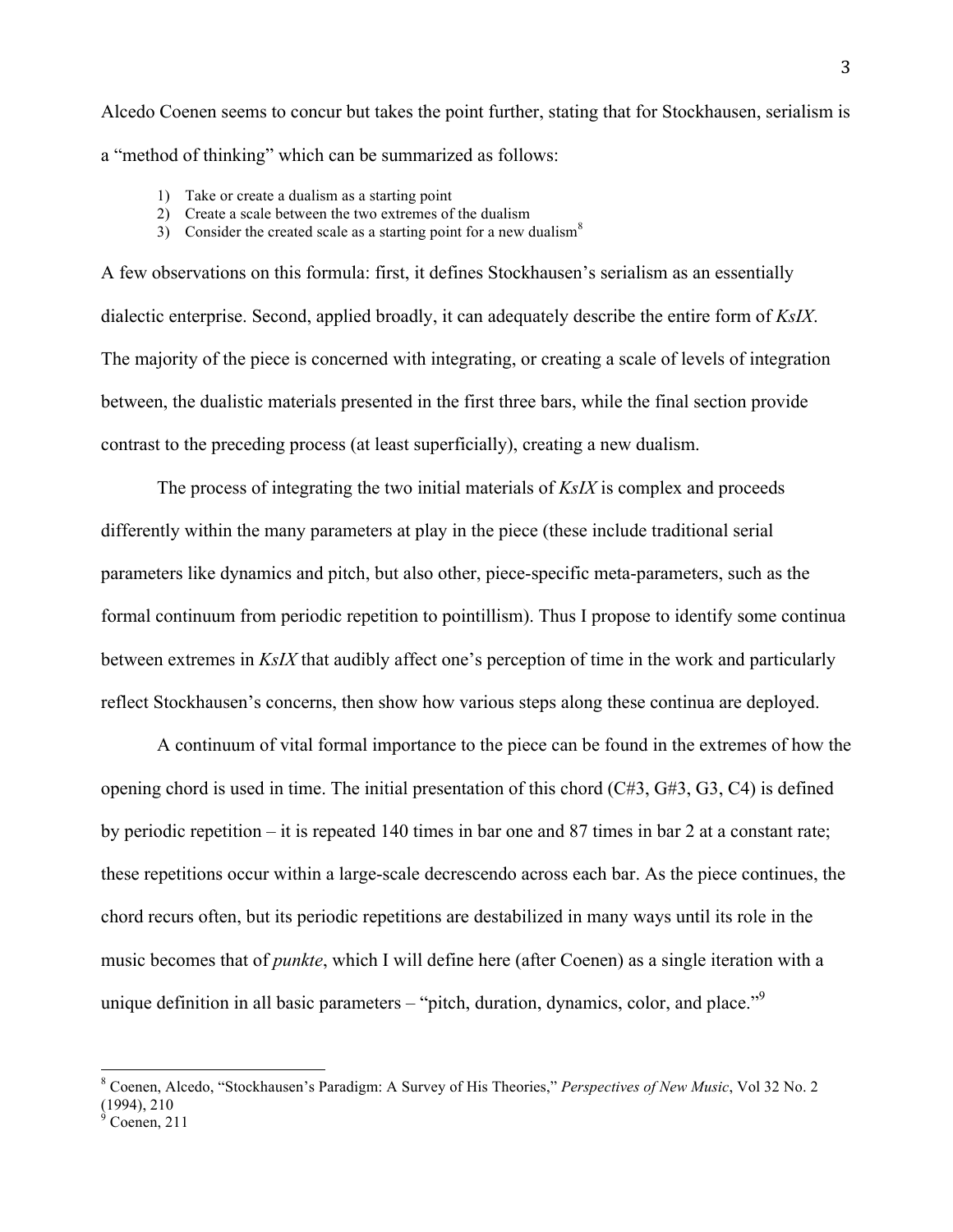Stockhausen writes of his desire for an instrument that would allow gradual transition between periodic sounds and noise; here, without such an instrument to use, he creates a continuum between periodic pulse and isolated point (which can then be combined with other events to form gestures.)<sup>10</sup>

Interruptions of the opening chord's periodic pulse occur already at the end of bar one and in bar three, when contrasting material is presented, but the first major stage of destabilizing the periodic repetitions of the opening chord takes place in bars 4-16, when bars of chord repetitions alternate with bars of rest in which only the resonance caused by the right pedal can be heard. Here the chord's F# breaks away to become a grace note, causing an oscillation of short-long durations to enter the profile of the repeated figure. In bar 16, the last bar in which the chord will occur for some time, the three adjacent iterations are given unique articulations and dynamics—*punkte* characteristics, yet still in the context of periodic repetition.

It is important to note that the continuum of uses in time for the opening chord is not presented linearly—when we next hear the chord, it is as a point in bar 37. Stockhausen thus presents the extremes of the periodic-repetition-to-point scale early on, inviting us to discover the intermediate stages of its transformation. Between bars 45 and 63, periodic repetition of the chord is destabilized in numerous ways. In bars 45 and 46, this repetition is interrupted by rests, which recall bars 4-16. In bar 51, the lowest two notes of the chord are gradually separated into grace notes, bringing back the short-long oscillating rhythm. In bar 53, the chord is presented with three different durations, the first of which is separated into a grace-note dyad and primary-duration dyad. In bar 55, the nine iterations of the chord display two different rhythmic values that syncopate its position within the bar; the first three and last iterations are separated into grace-note and primary duration dyads. In bar 58, the repetitions are written as constant eighth-notes, but are modulated by a brief accelerando and ritardando. Bar 59 is in 5/16, forcing the third iteration of the chord to be cut

<sup>&</sup>lt;sup>10</sup> Stockhausen, "How Time Passes," 39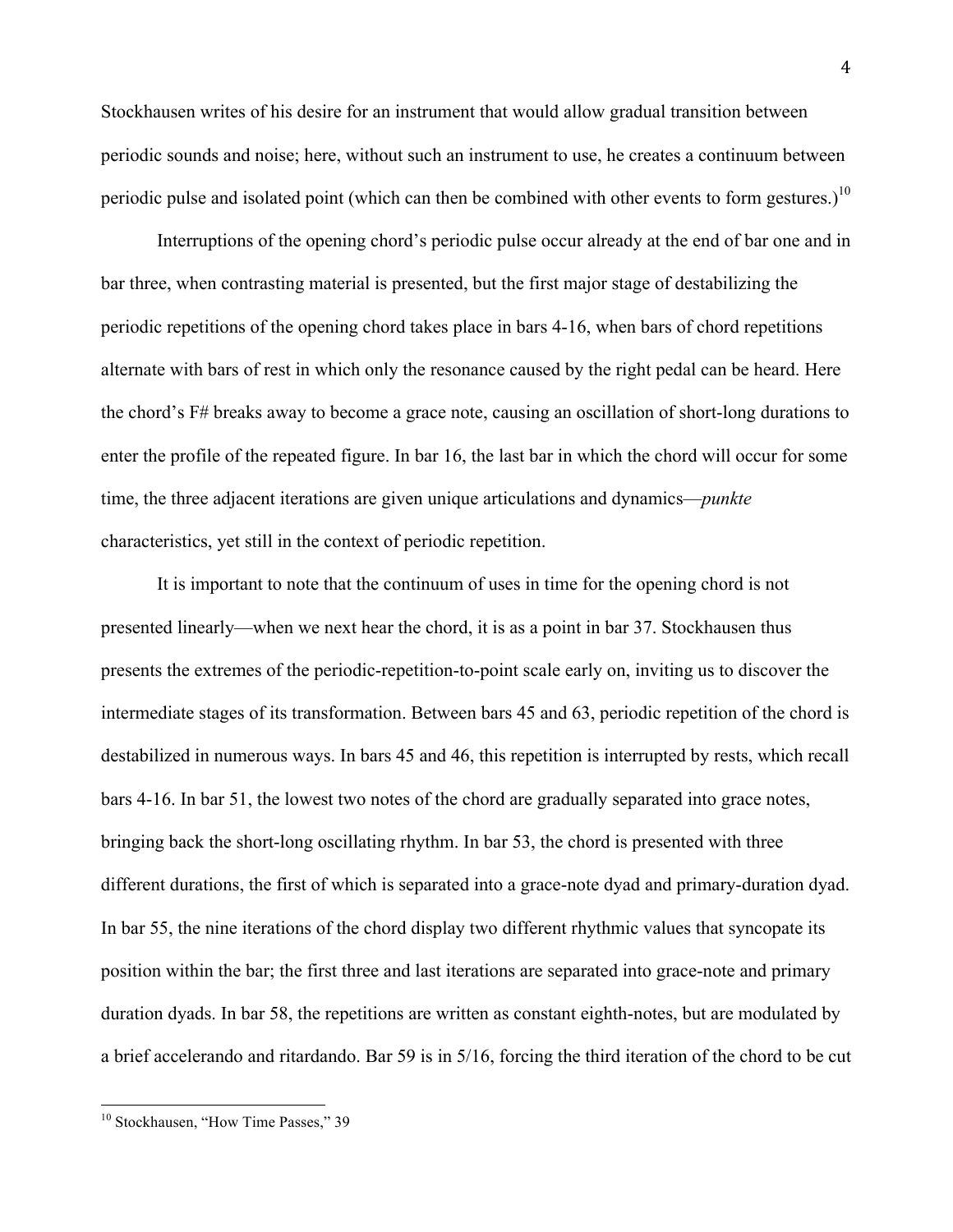short; bar 61 sees the chord repeated only twice, in different durations, as part of a gesture that ends with a trichord in the upper register and increases in dynamic. Finally, the last two appearances of the chord in this section complete the transformation: Bar 62 opens with the chord used once as part of a gesture that again ends with a trichord and increases in dynamic. In bar 63, the chord is used once as a point; it also participates in a gesture, as it triggers the release of the right pedal. The net result of all these details is audible: the periodicity of repetition we have come to expect from the chord is progressively destabilized, and ultimately dismantled.

On top of the progression toward fewer consecutive chord iterations and less periodicity, Stockhausen introduces trills and increases his use of grace notes throughout this section. These ornamental elements, often appearing simultaneously with the initial chord, promote the increasing perception of duration in general as locally relative and irregular. Standing outside of duration as explicitly governed by meter and tempo, trills and grace notes bring into play Stockhausen's parameter of durational freedom, measured by the "field-size," or degree of divergence from a standard value that a given note may display in performance.<sup>11</sup> Here, the durations of the trill oscillations and grace notes are somewhat regulated by their appearance in a texture with other notes of fixed duration that force the overall tempo to remain steady. However, in the final section of the piece, the parameter of durational freedom (or the "field-size" of individual notes) is brought to an extreme through filling bars with essentially nothing but grace notes, spatially dispersed, with the instruction to play "irregularly" but also "as fast as possible."

Although more details regarding the ongoing transformation and integration of the opening chord with the second initial material can be traced in the score, for the moment I will turn to another formal spectrum at play in *KsIX*. Returning to Stockhausen's definition of meter as the "fundamental phase," one can observe a spectrum of ways in which he makes the durations of

<sup>&</sup>lt;sup>11</sup> Stockhausen, "How Time Passes," 30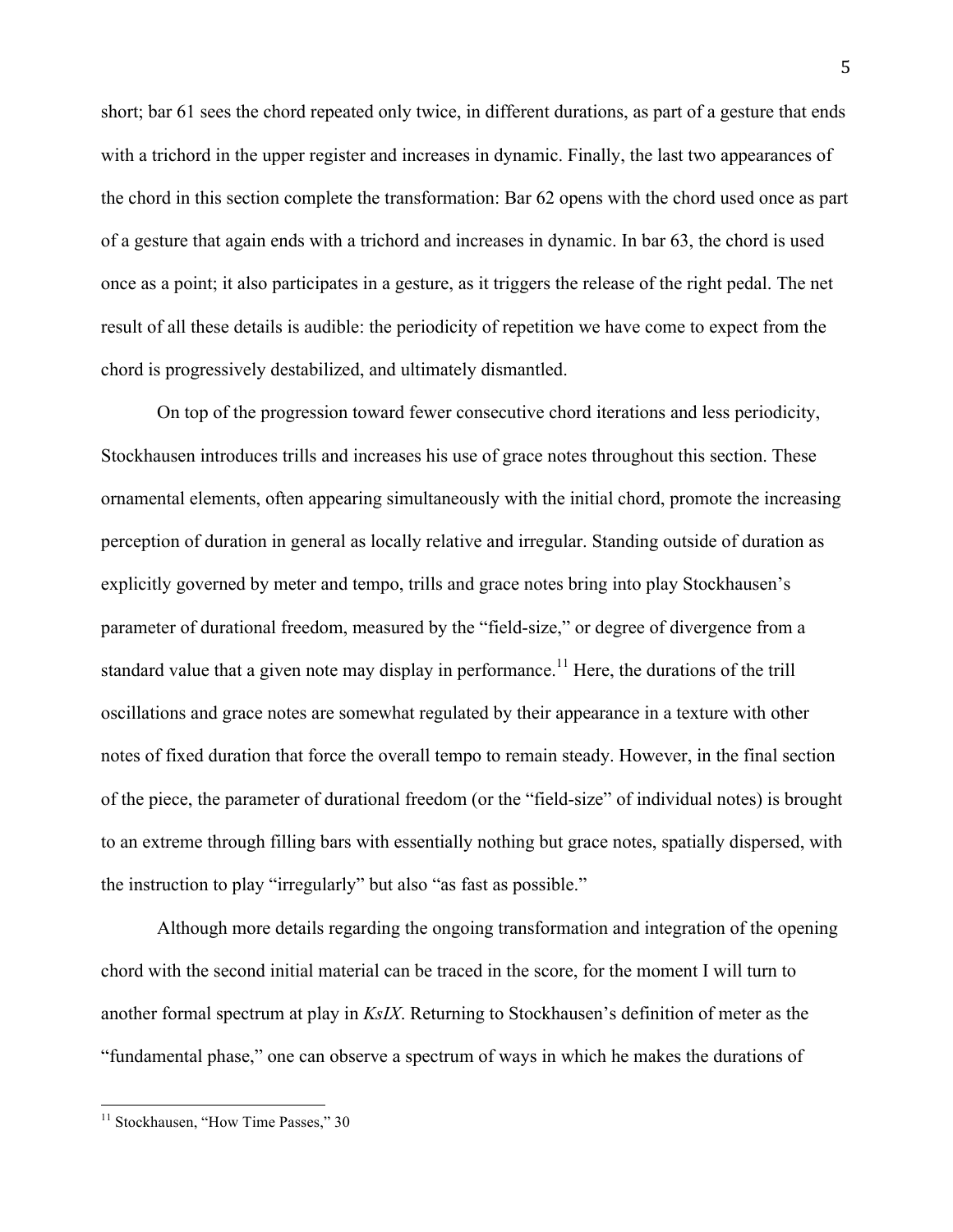fundamental phases (bars) audible—in other words, how he fills the metric container. One extreme of this scale is found in the first two bars, where downbeats are punctuated by loud dynamics and internal beats are articulated by periodic repetitions of the opening chord. The other extreme is bars that are defined negatively—they contain rests; no new events occur. In-between stages appear nonlinearly; examples include bars 17-34, where new sonic events occur on downbeats but may be held over the barline; bars 90-108, in which events occur on each downbeat but may be cut off before the bar ends; and the final section (bars 117-end), where each bar is defined by a group of notes, but the duration of those notes and the spaces that follow them are undefined. It is up to the performer's instinct and his or her physical limitations to determine the exact durations with which the metric container is filled—a scenario Stockhausen describes almost exactly in "…*how time passes*…." 12

The interrelation of pitch and time is an important element of Stockhausen's musical thinking, and thus a few connections between pitch and time organization in *KsIX* conclude this analysis. Stockhausen sees both spheres of musical information as deriving from periodically recurring time-units (or "phases"), with infinite possible durations. Along this duration-spectrum one finds various perceptual boundaries, such as the audio threshold, where phases move from one category of information (duration) to another (pitch).<sup>13</sup> Although a solo piano does not allow Stockhausen to glide across these perceptual boundaries as he does in the electronic medium, conceptual connections can still be found between the organization of pitch and time in *KsIX.* 

Symmetry unifies pitch and time elements on various levels in the piece. The underlying row used for pitch organization comprises two all-interval hexachords, the second of which is the transposed retrograde of the first; their interval contents are thus mirror images of each other.<sup>14</sup> The opening chord is constructed from two dyads that are taken from symmetrical points in the two

<sup>&</sup>lt;sup>12</sup> Stockhausen, "How Time Passes," 34

<sup>&</sup>lt;sup>13</sup> Stockhausen, "How Time Passes," 10

<sup>&</sup>lt;sup>14</sup> Maconie, Robin, *Other Planets: The Music Of Karlheinz Stockhausen*, (Scarecrow Press, 2005), cited in Wikipedia, http://en.wikipedia.org/wiki/Klavierst%C3%BCcke\_%28Stockhausen%29#Klavierst.C3.BCck\_IX, accessed 10/27/12.